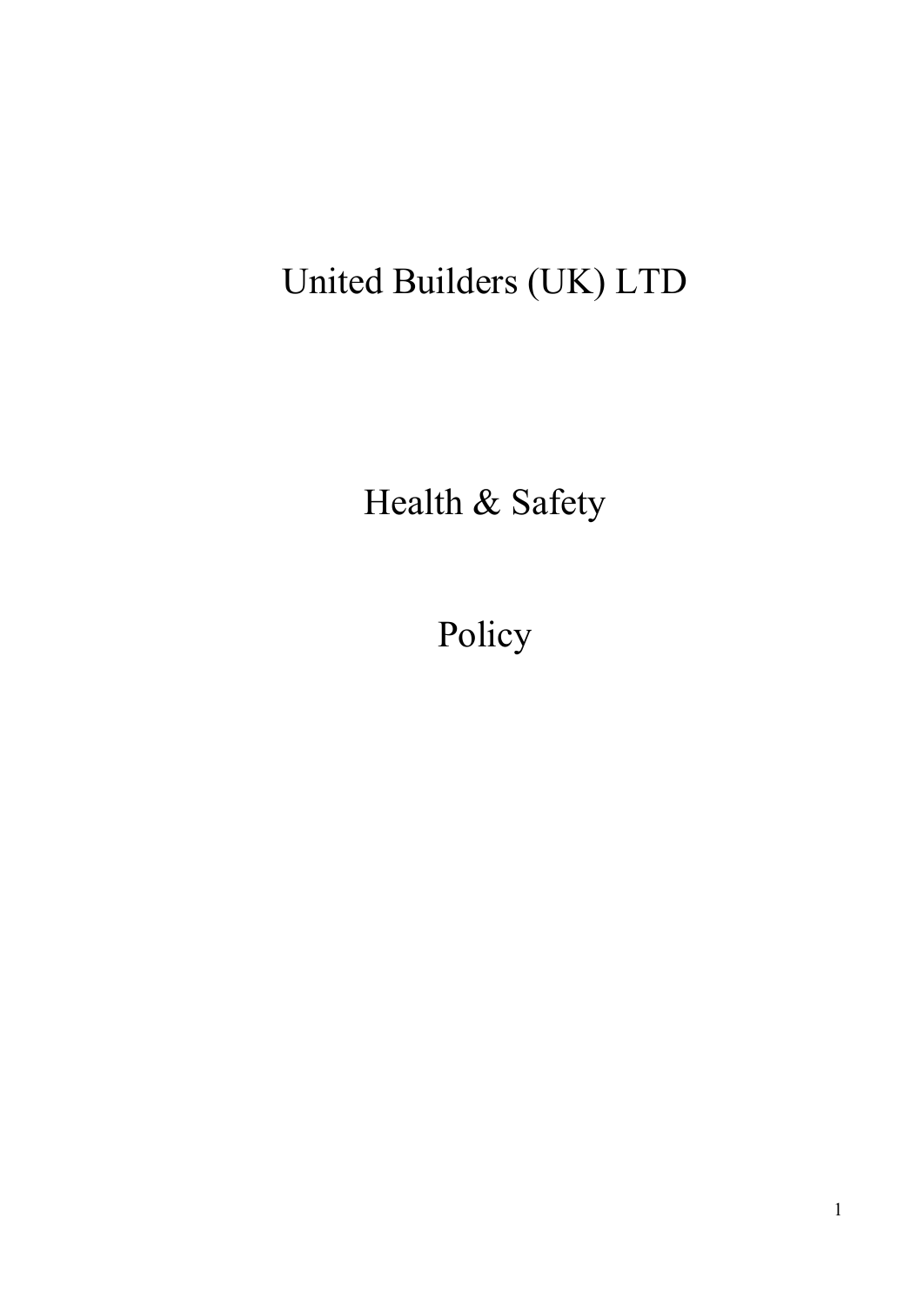#### **INTRODUCTION**

In compliance with the requirement of Section 2 (3) of the Health and Safety at Work Act etc. 1974, United Builders is effectively discharging its statutory duty by preparing a written Health and Safety policy.

A copy of the policy is provided for each employee and also any interested person who may be affected by work activities of United Builders.

In order for United Builders to discharge its statutory duty, employees are required by law, to co-operate with the management in all matters concerning health, safety and welfare of themselves and any other person who may be affected by their acts or omissions whilst at work.

The policy also sets out the arrangements and the organisational structure of United Builders and contains details of the appointed competent persons.

United Builders agree that in order to ensure that the Health and Safety Policy is sustained in an effective condition, it is essential to review the documentation and revise any relevant sections.

The Directors will ensure that the Health and Safety Policy is reviewed on an annual basis and will guarantee that suitable revisions are made which reflect changes that have taken place within the Company.

United Builders will act on any change of legislation to enable the Company to update the policy documentation.

United Builders encourages all employees to inform their immediate Supervisor of any areas of the Health and Safety Policy which they feel are inadequate to ensure that the Policy is maintained as a true working document.

Each employee is required to sign for his or her copy of the Safety Policy.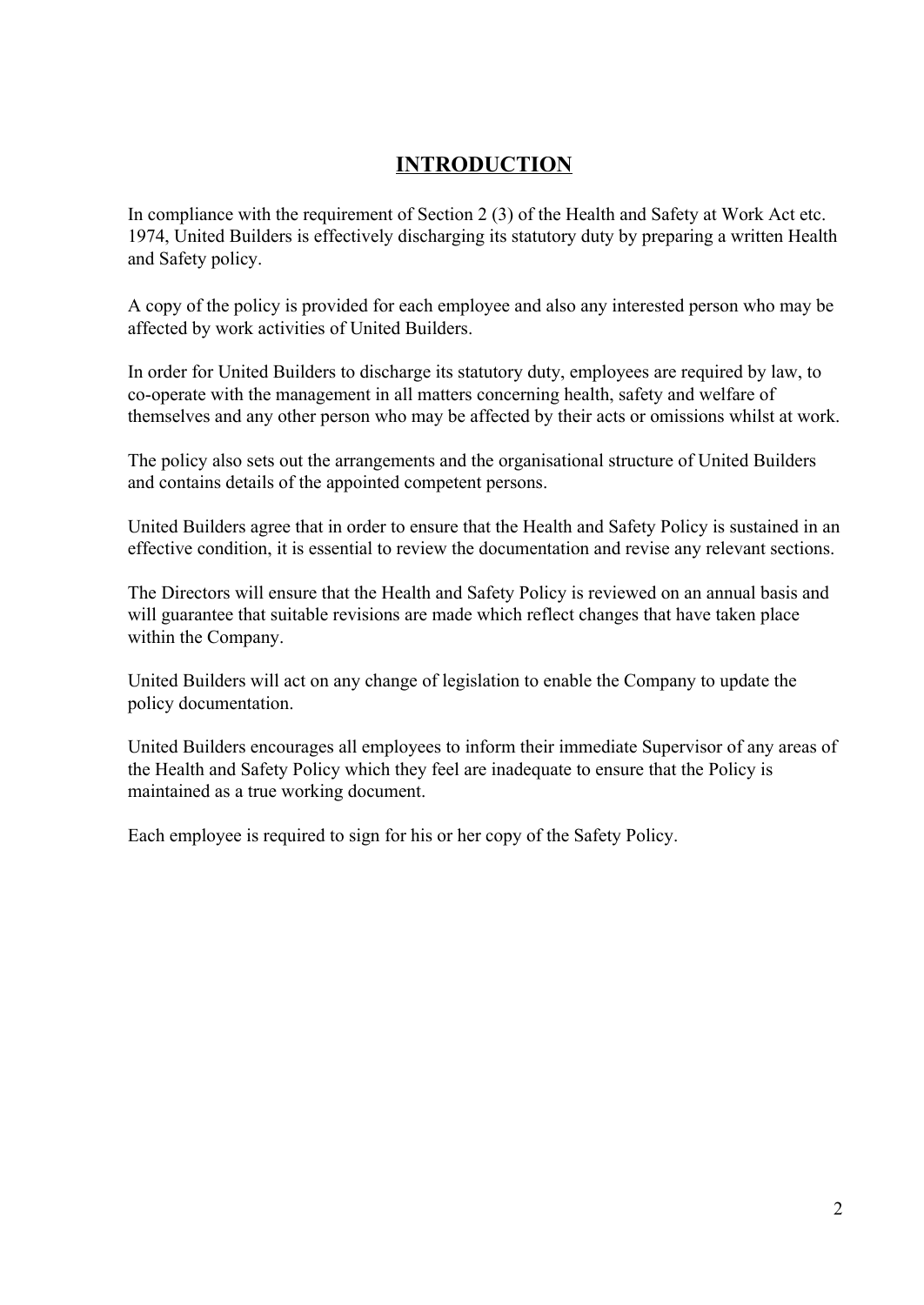#### **HEALTH AND SAFETY POLICY AMENDMENT RECORD**

| Issue          | <b>Section Number</b>      | Date of       |
|----------------|----------------------------|---------------|
| Number         | Appendix Name              | Amendment     |
| $\overline{2}$ | <b>Total Policy Review</b> | 24 April 2015 |
|                |                            |               |
|                |                            |               |
|                |                            |               |
|                |                            |               |
|                |                            |               |
|                |                            |               |
|                |                            |               |
|                |                            |               |
|                |                            |               |
|                |                            |               |
|                |                            |               |
|                |                            |               |
|                |                            |               |
|                |                            |               |
|                |                            |               |
|                |                            |               |
|                |                            |               |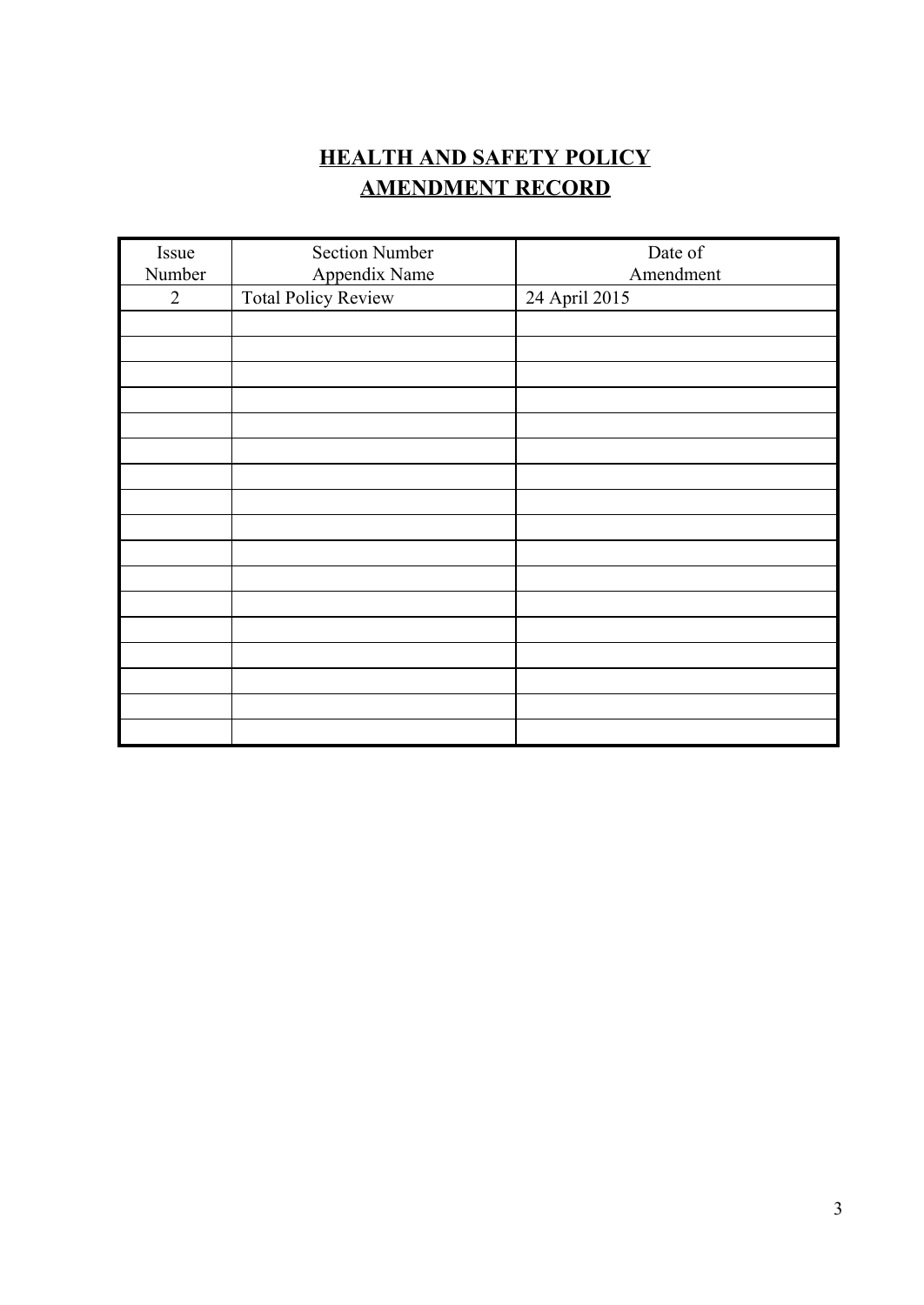#### **INDEX**

| Introduction                                                  | Page 2  |
|---------------------------------------------------------------|---------|
| Health & Safety Policy Amendment Record                       | Page 3  |
| <b>SECTION 1:</b><br><b>STATEMENT</b>                         |         |
| Health & Safety Policy Statement                              | Page 5  |
| <b>SECTION 2:</b><br><b>ORGANISATION AND RESPONSIBILITIES</b> |         |
| Management Structure Flow Chart                               | Page 6  |
| Organisation and Responsibilities                             | Page 7  |
| Directors Responsibilities                                    | Page 7  |
| Company Responsibilities                                      | Page 8  |
| Senior Staff / Contracts Managers Responsibilities            | Page 8  |
| Site Foreman Responsibilities                                 | Page 9  |
| <b>Operative Responsibilities</b>                             | Page 10 |
| Sub-Contractor Responsibilities                               | Page 11 |
| Health and Safety Advisor                                     | Page 12 |
| <b>SECTION 3:</b><br><b>ARRANGEMENTS</b>                      |         |
| <b>Consultation with Operatives</b>                           | Page 13 |
| Training                                                      | Page 13 |
| <b>Training Records</b>                                       | Page 14 |
| Personal Protective Equipment                                 | Page 14 |
| Personal Tool Kits                                            | Page 14 |
| Fire Prevention                                               | Page 15 |
| First Aid                                                     | Page 15 |
| <b>Accident Reporting and Investigation</b>                   | Page 15 |
| Contractors                                                   | Page 15 |
| <b>Waste Materials</b>                                        | Page 16 |
| Construction, Design and Management Regulations 2007          | Page 16 |
| Site Welfare Facilities and Emergency Procedures              | Page 16 |
| Housekeeping                                                  | Page 16 |
| C.O.S.H.H.                                                    | Page 17 |
| Noise                                                         | Page 17 |

| waste materials                                      | Page 10 |
|------------------------------------------------------|---------|
| Construction, Design and Management Regulations 2007 | Page 16 |
| Site Welfare Facilities and Emergency Procedures     | Page 16 |
| Housekeeping                                         | Page 16 |
| C.O.S.H.H.                                           | Page 17 |
| Noise                                                | Page 17 |
| Hand-Arm Vibration                                   | Page 17 |
| Abrasive Wheels                                      | Page 18 |
| Compressed Air Power Tools                           | Page 18 |
| Working at Height                                    | Page 18 |
| Working in Close Proximity to Water                  | Page 18 |
| Manual Handling                                      | Page 18 |
| Materials Storage                                    | Page 19 |
| L.O.L.E.R.                                           | Page 19 |
| <b>Confined Spaces</b>                               | Page 19 |
| Protecting the Public                                | Page 19 |
| Lone Working                                         | Page 20 |
| <b>Method Statements and Risk Assessments</b>        | Page 20 |
| Tool Box Talks                                       | Page 20 |
| Monitoring                                           | Page 21 |
| Disciplinary Arrangements                            | Page 21 |
|                                                      |         |

Monitoring and Review of Health and Safety Policy Page 21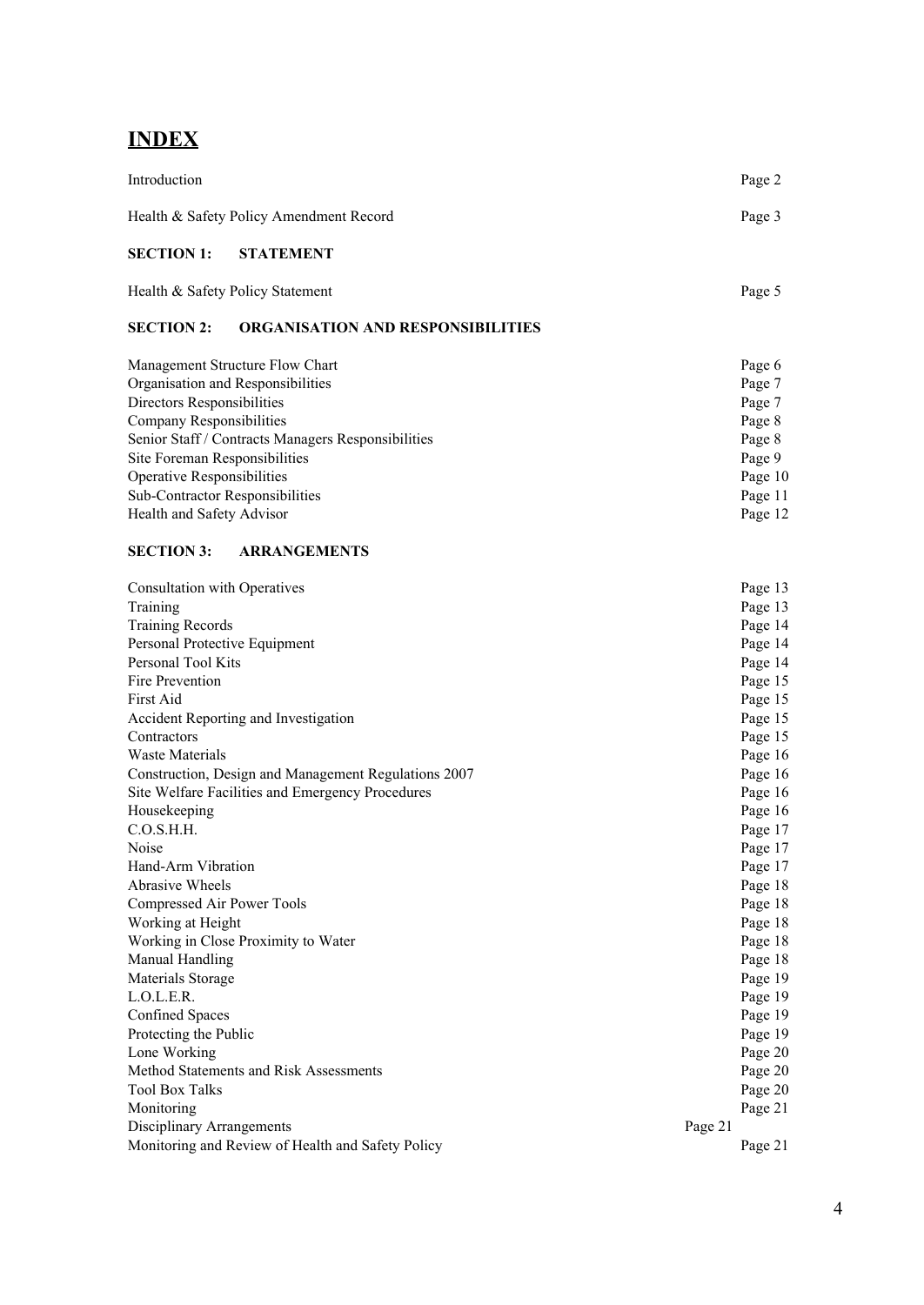#### **APPENDIX**

Accident Investigation Procedures Manual

#### SECTION 1

#### HEALTH & SAFETY POLICY STATEMENT

It is the policy of United Builders to take all reasonable and practicable steps to promote healthy and safe working conditions for operatives and contractors and to ensure the health and safety of all who may be affected by the company's undertakings.

Specific objectives are:

- $\triangleright$  The Company will do everything that is reasonably practicable to design, provide and maintain plant, equipment, protective clothing and systems of work that are safe and an environment that is without risk.
- $\triangleright$  The Company will ensure that employees are properly informed, instructed and trained in health and safety aspects of their work.
- ➢ The Company will ensure accurate reporting and investigation of all accidents and near misses with a view to achieving reductions in accident rates by the analysis of causes and trends.
- $\triangleright$  The Company will encourage discussion and consultation with employees with a view to promoting and developing measures to ensure health and safety at work and to check the effectiveness of such measures.
- $\triangleright$  Additionally the Company will have regular liaison with clients and sub-contractors to actively seek ways of improving health, safety and welfare facilities.
- $\triangleright$  Company Management will conduct periodic audits/inspections and establish action plans where improvements/opportunities are identified.

To achieve this aim all members of staff are expected to play their part and carry out their work safely in accordance with Health and Safety legislation.

I invite wholehearted co-operation of all staff to ensure that between us we meet our legal obligations and achieve safety standards of which we can all be justly proud.

A copy of this policy is to be provided to all operatives and to whom it may concern.

The management of United Builders look upon the promotion of good Health & Safety Practices as the joint responsibility of both themselves and their operatives.

*Signed*………………………..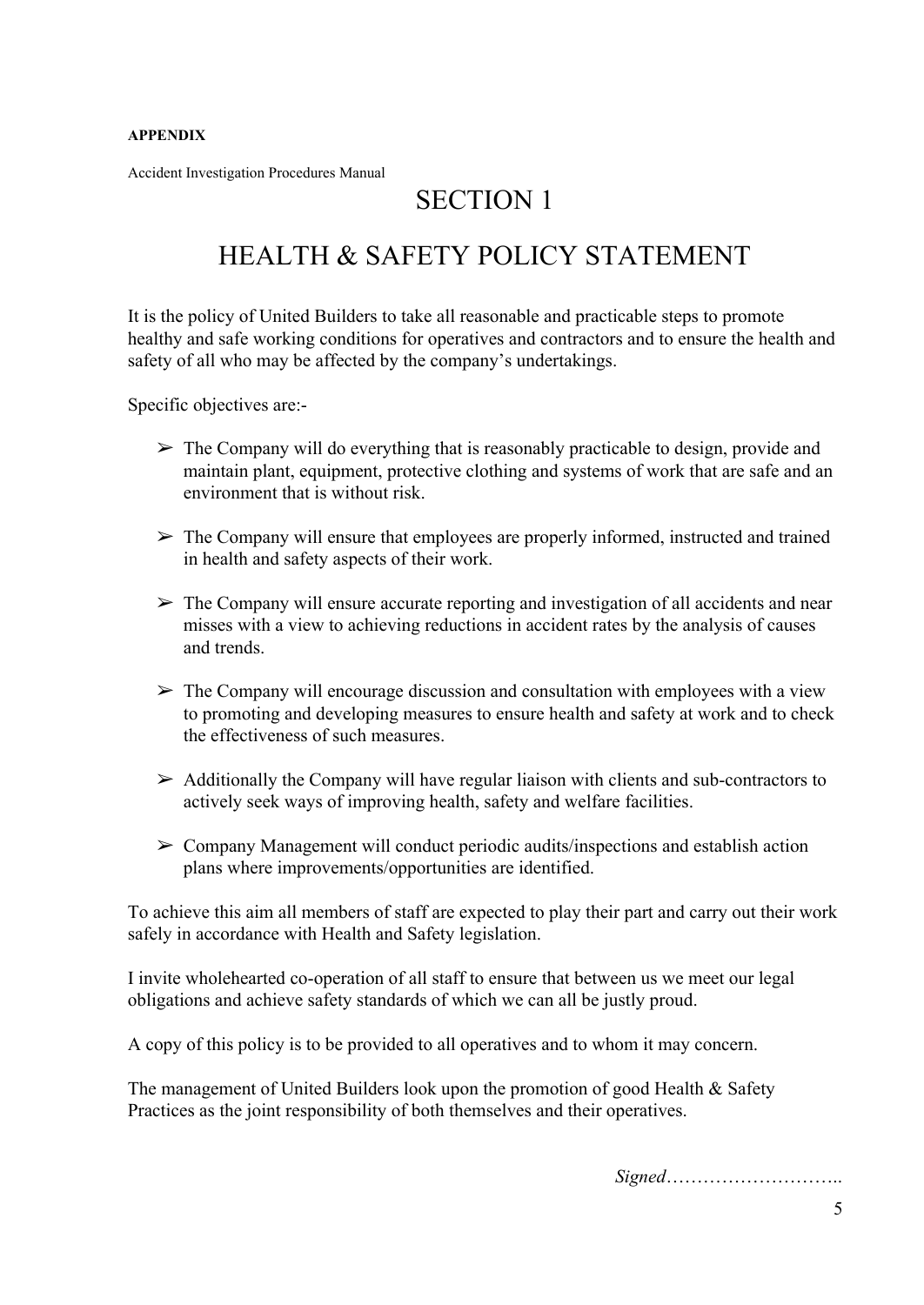*Date.*………………………..*.*

# SECTION 2

# 2 ORGANISATION & RESPONSIBILITIES

# **United Builders (UK) LTD**

Bere Croft House, Deanland Road, Ripe, Lewes, East Sussex, BN8 6AR TEL: 01323 811940

# **MANAGEMENT STRUCTURE**

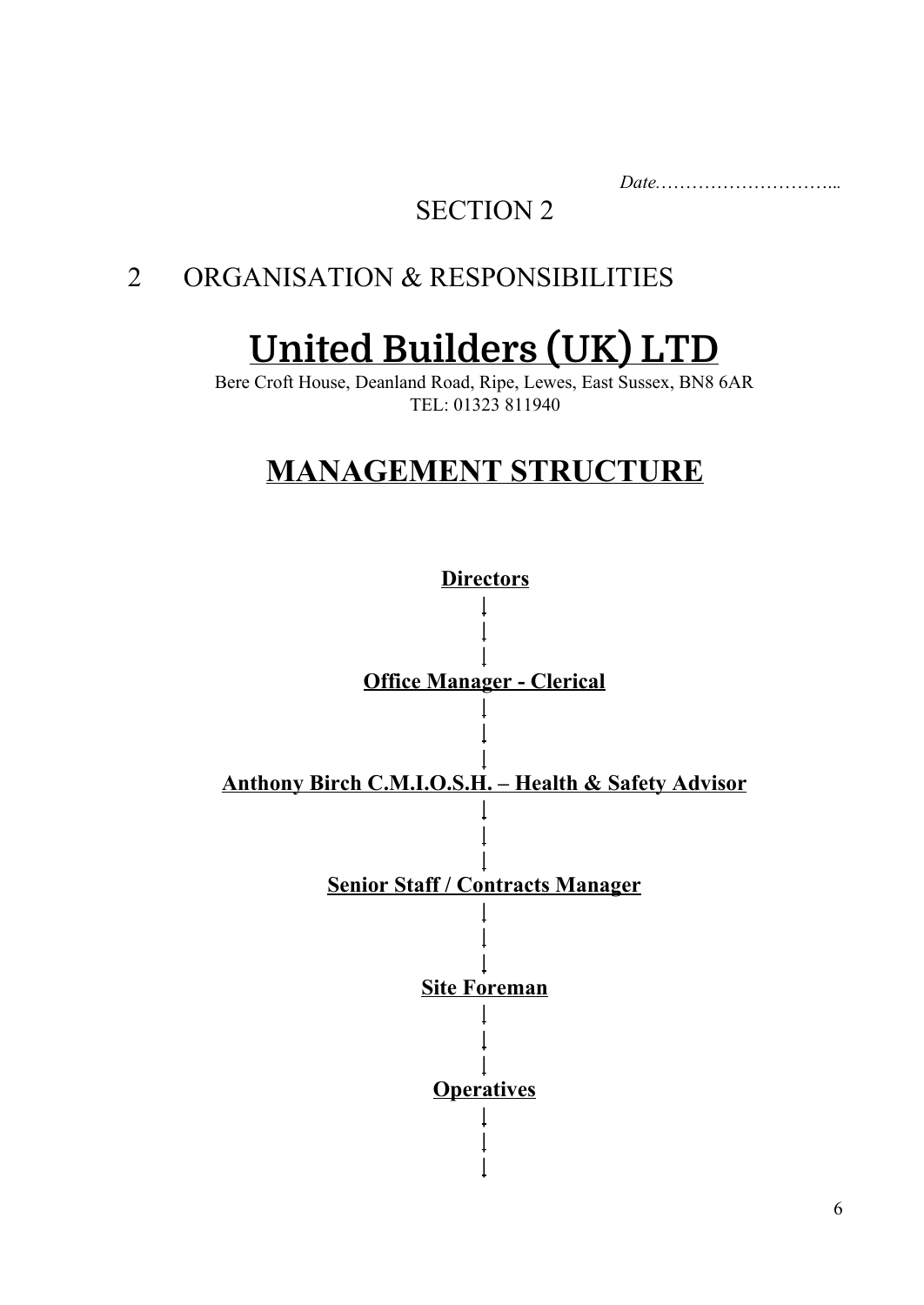#### **Sub-Contractors**

### 2.1 DIRECTORS

The Directors are ultimately responsible for the overall implementation of Health and Safety and for liaison with Health and Safety Inspectors, Local Authorities, Fire Authorities and other appropriate organizations.

The Directors will:

- a) Take responsibility for day to day implementation of the policy.
- b) Establish systems to monitor compliance with the statutory duties laid down under the Health & Safety at Work Act 1974 and the appropriate Regulations and Codes of **Practice**
- c) Ensuring compliance with all aspects of Health and Safety legislation, notably under the Management of Health and Safety Regulations, Provision and Use of Work Equipment Regulations, Control of Substances Hazardous to Health Regulations, Manual Handling Regulations, Construction Design and Management Regulations, Workplace (Health, Safety and Welfare) Regulations, Personal Protective Equipment Regulations and Electricity at Work Regulations
- d) Ensure there are adequate financial resources available to meet the needs of Health and Safety.
- e) Bringing all requirements to the notice of all operatives and every new operative.
- f) Review any risk assessment findings when developing policies.
- g) Institute proper reporting and investigation of ill health, injury, damage and loss, to establish accident trends.
- h) Hold periodic meetings to discuss Health and Safety matters raised by employees, clients, sub-contractors and safety advisors.
- i) Ensure that all levels of staff receive adequate and appropriate safety information, instruction and training.
- j) Ensure that tenders are adequate to cover the requirements of the Health and Safety at Work Act 1974 and the appropriate Regulations and Codes of Practice.
- k) Set an example by high personal standards of application and discipline in health and safety.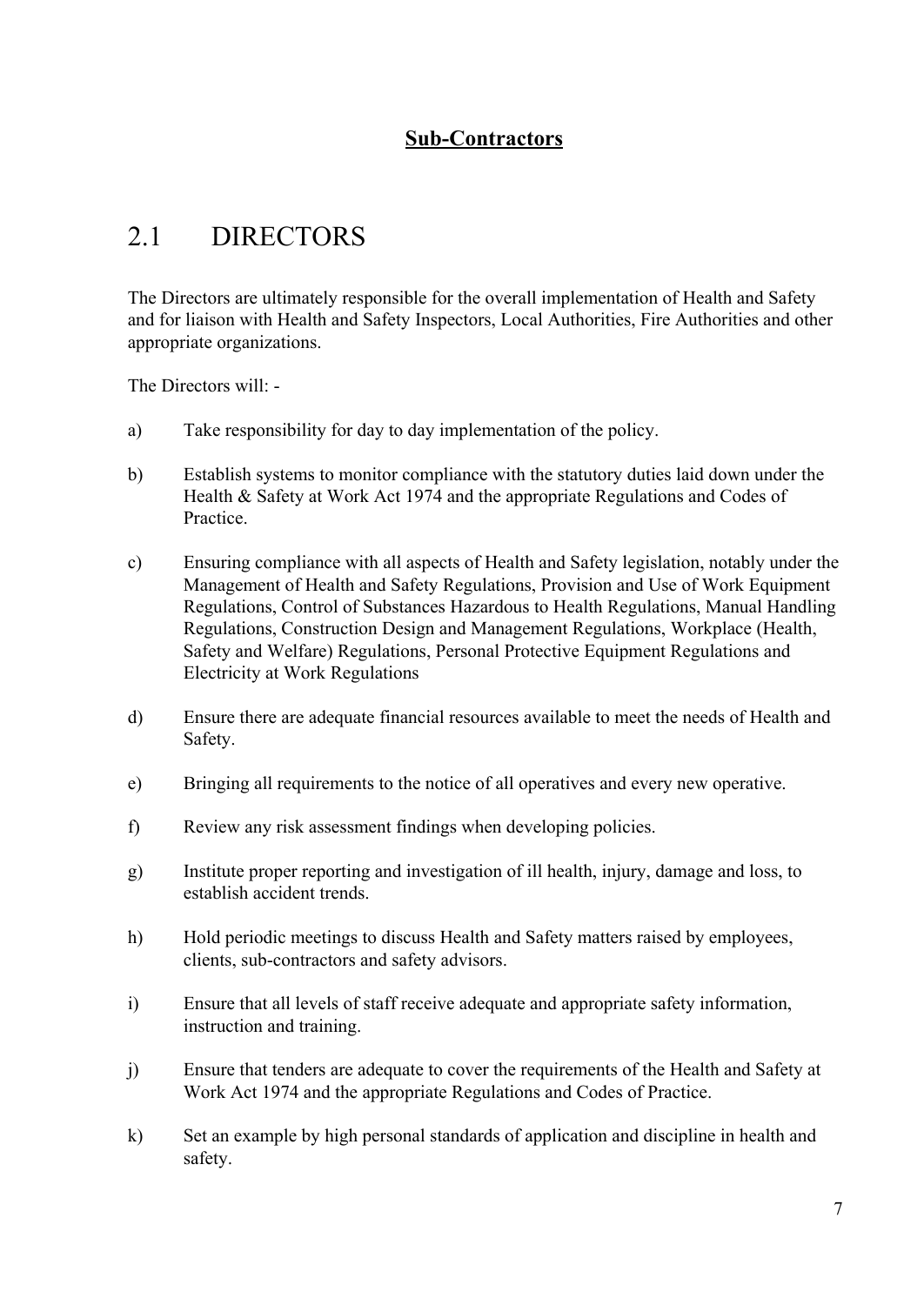### 2.2 COMPANY RESPONSIBILITIES

The Company will provide:

- $\triangleright$  Safe plant and safe working methods.
- ➢ Arrangements for the safe use, handling, storage and transport of articles and substances.
- $\triangleright$  Relevant training.
- $\triangleright$  A safe place of work with safe access and egress
- $\triangleright$  A healthy working environment with adequate welfare arrangements

The company also has similar obligations towards other persons affected by activities.

#### 2.3 SENIOR STAFF / CONTRACTS MANAGERS

Senior Staff / Contract Managers will:

- a) Co-ordinate and monitor the Safety Policy of the Company on their sites
- b) Ensure that effective safety communication exists within the Company

c) Know the requirements of the Health and Safety at Work Act 1974 and other appropriate Regulations and ensure that they are observed.

- d) Determine at the contract planning stage:
- ➢ The most appropriate order and method of safe working practice.
- ➢ Adequate facilities for Health Hygiene and Welfare.
- $\triangleright$  Provision of adequate site access, egress and lighting.
- $\triangleright$  Hazards and situations which might lead to improvisations on site.
- $\triangleright$  Prepare Risk Assessments for any hazardous activities to provide written instructions which establish working methods and precautions to be adopted.
- $\triangleright$  Identify any materials which may be hazardous to health of operatives or other persons on site and prepare assessments as required.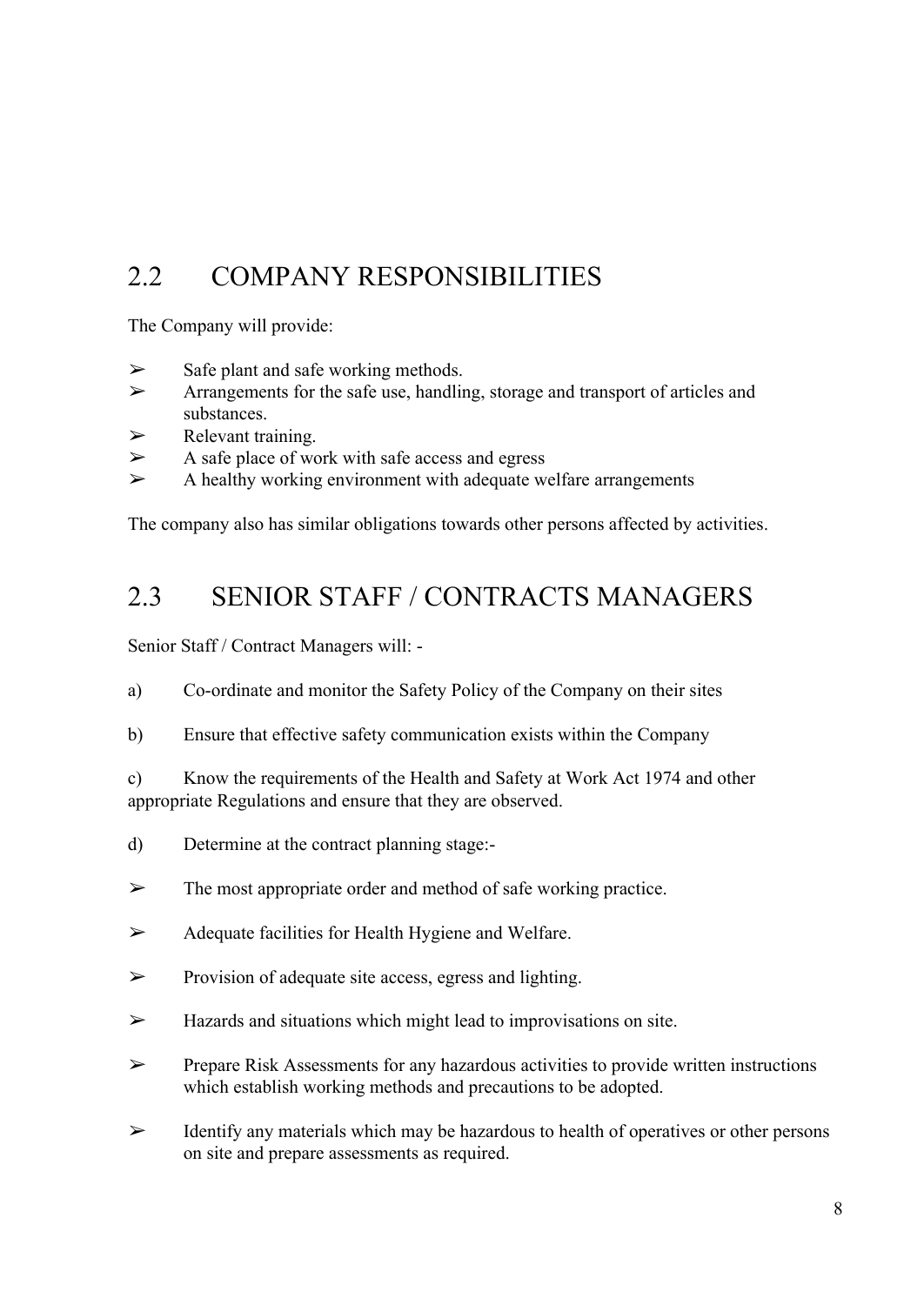- ➢ Discuss all Risk and COSHH Assessments with all relevant persons in the form of Tool-box Talks.
- e) Ensure that relevant Statutory Notices are displayed on site and ensure that all statutory records and reports are properly kept.
- f) Ensure that arrangements are made for contract start up details to be sent, as and when necessary to the Health and Safety Executive.
- g) Ensure arrangements are made for all those concerned to be provided with adequate information concerning relevant sections of any Health and Safety Plan.
- h) Carry out site inspections to ensure that safe methods of working are in operation. **If necessary requiring work on any site to cease until proper safety standards are observed.**
- i) Reprimand any individual failing to discharge their responsibilities satisfactorily and take disciplinary action as necessary.
- j) Determine the cause of any accident or dangerous occurrence and recommend means of preventing a recurrence.
- k) Report to the Directors in writing any matter which they feel needs their attention.
- l) Set an example by high personal standards of application and discipline in health and safety.

#### **When the Company is acting as the Principal Contractor the Contracts Manager will:**

- a) Ensure co-operation between contracts.
- b) Ensure the development of the Health and Safety Plan and the provision of information to contractors.
- c) Ensure the provision of all relevant information for the Health and Safety File

#### 2.4 SITE FOREMAN

Site Foreman will:

- a) Organise sites so that work is carried out to the required standard with minimum risk to individuals, equipment and materials.
- b) Develop the Health and Safety Plan and provide relevant information to contractors.
- c) Ensure that site rules and other instructions are observed.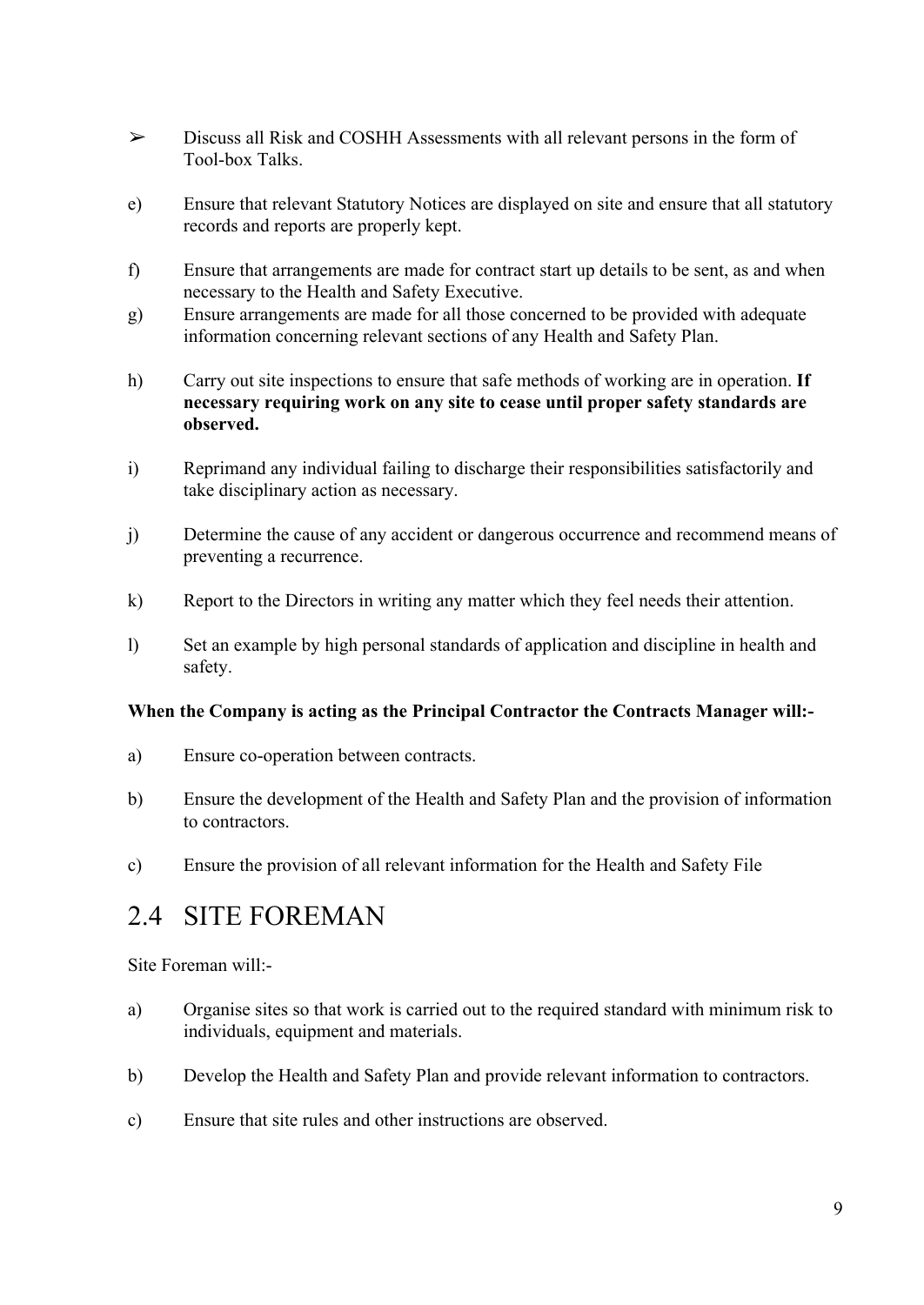- d) Enter all injury accidents and dangerous occurrences into the Accident Book and report to the Contracts Manager. Investigate such accidents and occurrences and attempt to establish the cause to prevent a recurrence.
- e) Give all operatives instructions on their responsibilities for correct working methods and ensure details of risk assessments are understood and applied.
- f) Ensure the safe storage of materials, liquefied petroleum gas, that plant is effectively positioned and that temporary electricity supplies are installed safely.
- g) Maintain a tidy work area and ensure welfare facilities are in a clean and safe condition.
- h) Implement arrangements with the Principal Contractor and other contractors to avoid confusion relating to areas of responsibility.
- i) Check that all machinery and plant, including power and hand tools, are maintained in good condition and that persons using them are adequately trained.
- j) Ensure the suitable protective clothing and equipment is available and used.

k) Accompany HM Enforcement Officers on any site visits and act on their recommendations. In the event of the issue of an "improvement" or "prohibition" notice by the officer, telephone details to the Contracts Manager and Managing Directors.

- l) Carry out regular "Toolbox Talks" training for all operatives on a regular basis.
- m) Set an example by high personal standards of application and discipline in health and safety.

#### 2.5 OPERATIVE RESPONSIBILITIES

All operatives are required to ensure that they:

- a) Carry out their duties in accordance with the Company Health and Safety Policy arrangements, Health and Safety Plan and any other Rules provided.
- b) Do not use defective plant, tools or equipment and report to their immediate supervisor anything affecting the safety of any plant, tools or equipment.
- c) Use only those items of equipment or machinery that they have been trained and authorised to use.
- d) Take care of and use all personal protective equipment as required.
- e) Conform to the information, instruction and training provided.
- f) Report all accidents and incidents to the appropriate supervisor on site.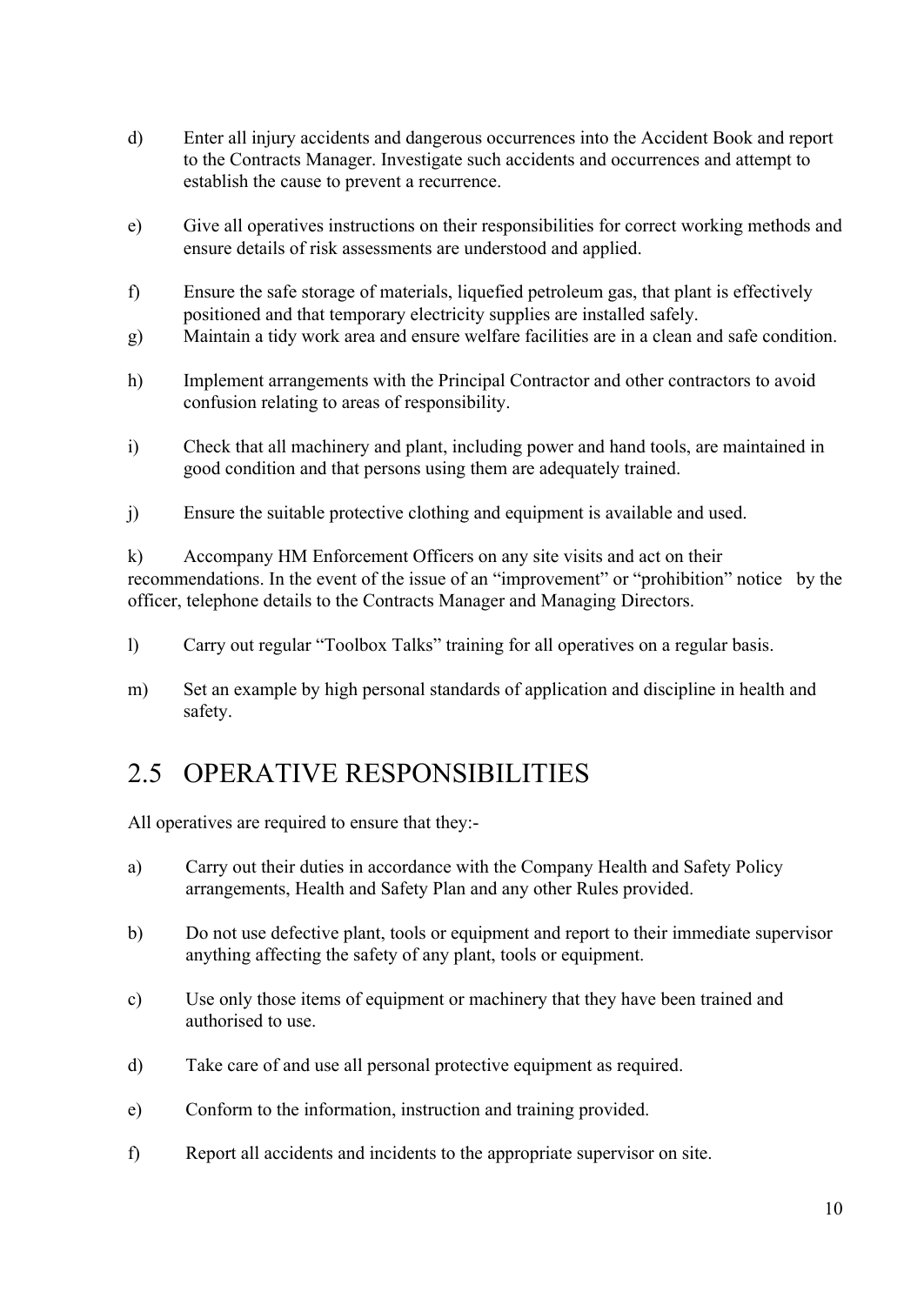- g) Conduct themselves in an orderly manner.
- h) Make sure they make themselves aware of the location of:-

| ➤ | <b>First Aid Box</b> |
|---|----------------------|
|   |                      |

- $\triangleright$  Accident Book
- ➢ Fire Protection Equipment
- ➢ Emergency Escape Route and Assembly Points
- i) Will not consume alcohol or illegal drugs at work.

#### 2.6 SUB-CONTRACTORS RESPONSIBILITIES

All Sub-Contractors will:-

- a) Will provide all information as required to co-operate with the Company Procedure for checking the competency of Sub-Contractors.
- b) Be expected to comply with the Company Policy for Health, Safety and Welfare and must ensure their own Company Policy is made available on site.
- c) Provide detailed method statements and risk assessments relating to high-risk activities. The content of these must be agreed prior to commencement of work and copies must be available on site.
- d) Ensure all plant or equipment brought onto site by sub-contractors must be safe, in good working condition with all necessary certificates supplied.
- e) Ensure all power tools or electrical equipment are of 110 Volts rating and conform to the latest British Standard and have suitable P.A.T. Testing records available.
- f) Report all injuries sustained or damage caused by sub-contractor's employees immediately to the Site Agent.
- g) Co-operate with site inspections undertaken by the Company and complete any required actions at the earliest opportunity.
- h) Provide suitable welfare facilities and first aid equipment in accordance with the Regulations, unless arrangements have been made for the sub-contractor's employees to have use of the Company's facilities.
- i) Ensure any material or substance brought onto the site, that has health, fire or explosion risks may be used and stored in accordance with current Regulations and information must be provided to any other person on site who may be affected.
- j) Enforce the use of safety helmets at all times when instructed to do so by the Company.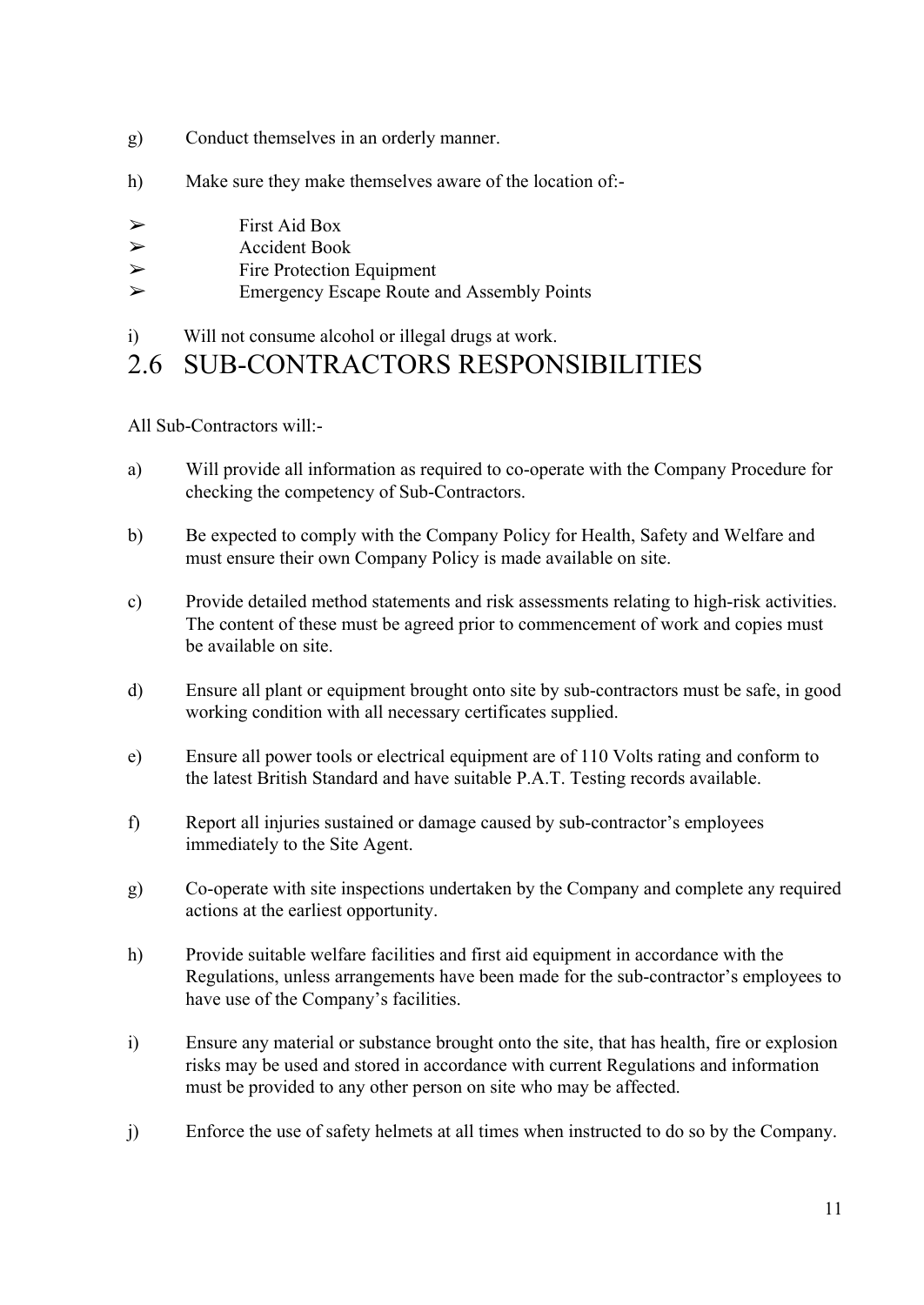### 2.7 HEALTH AND SAFETY ADVISOR

United Builders, contract the services of an external Health & Safety Adviser. This person is Anthony Birch, C.M.I.O.S.H. of Slade Edwards & Co. (Health & Safety Services) Ltd.

These services include the following:

- a) Undertaking an annual Health & Safety Audit to review the Health & Safety performance of the business and compliance with current legislation.
- b) Carry out independent site inspections at the request of the Company.
- c) Provide assistance with ensuring Method Statements, Risk Assessments and Safe Working Practices are in place, workable compliant with legislation.
- d) Advise on Regulation changes.
- e) Be available to attend meetings to discuss Health & Safety issues with clients and contractors.
- f) Undertake competency assessments of Sub-Contractors who are to be engaged on behalf of United Builders.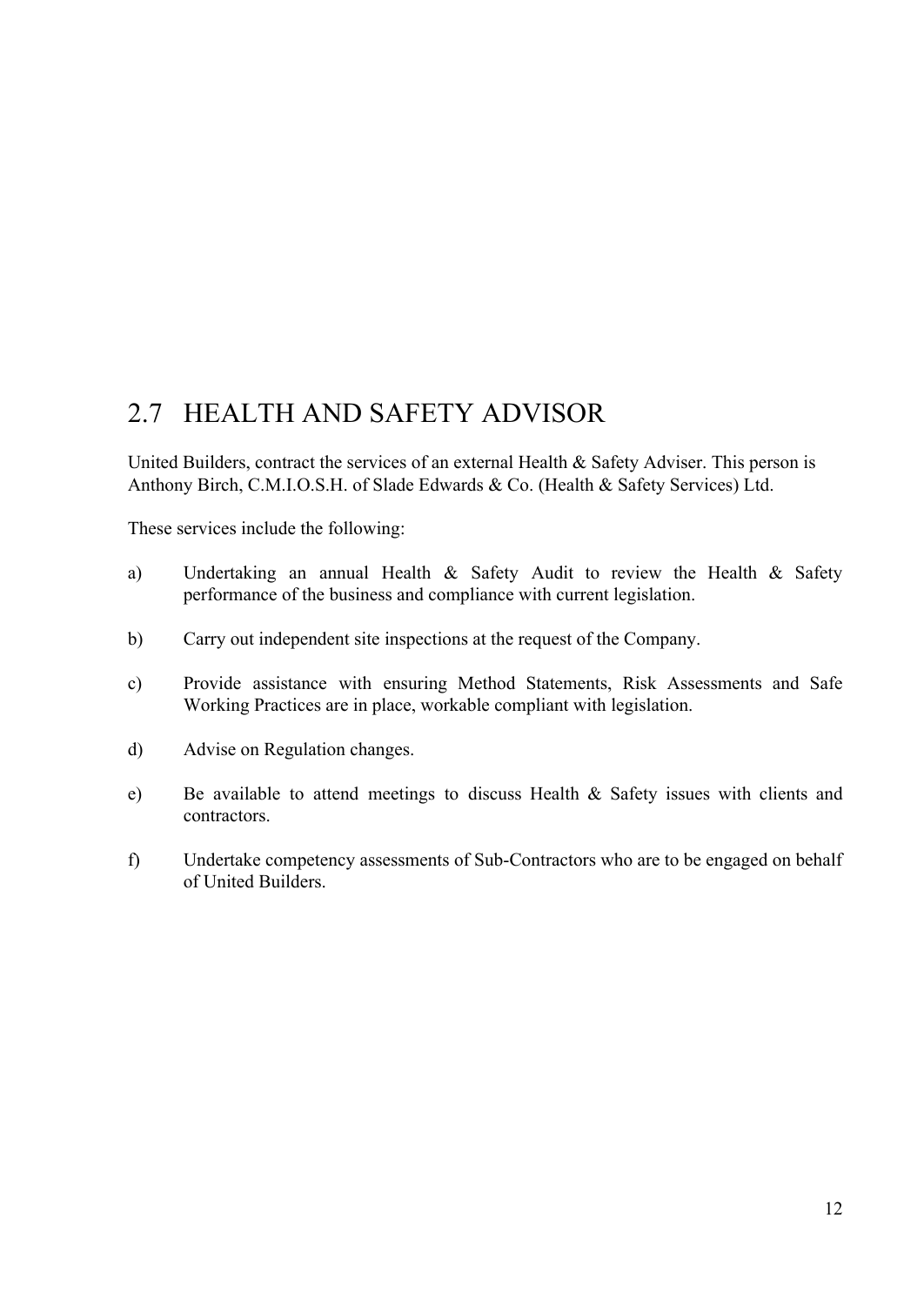# SECTION 3: GENERAL ARRANGEMENTS

#### 3.1 CONSULTATION WITH OPERATIVES

The Company will consult with its operatives in good time on matters relating to their health and safety at work. In particular, in relation to:

- a) Measures which could substantially affect employee's health and safety.
- b) Arrangements for appointing competent persons to assist in compliance with health and safety requirements and the implementation of emergency procedures.
- c) Information on risks and preventative measures.
- d) Information on the planning and organisation of health and safety training.
- e) The effects of new technology on the health and safety of employees.

The Company will decide on the most appropriate method of consultation.

#### 3.2 TRAINING

It is the responsibility of Management to ensure the health safety and welfare of all operatives and to provide appropriate training to all new staff on joining the company and periodically thereafter. All such training will be properly programmed and recorded.

This will start with an induction programme to cover all of the basic requirements. A training needs analysis is completed in order that a structured programme of training for each individual can be produced.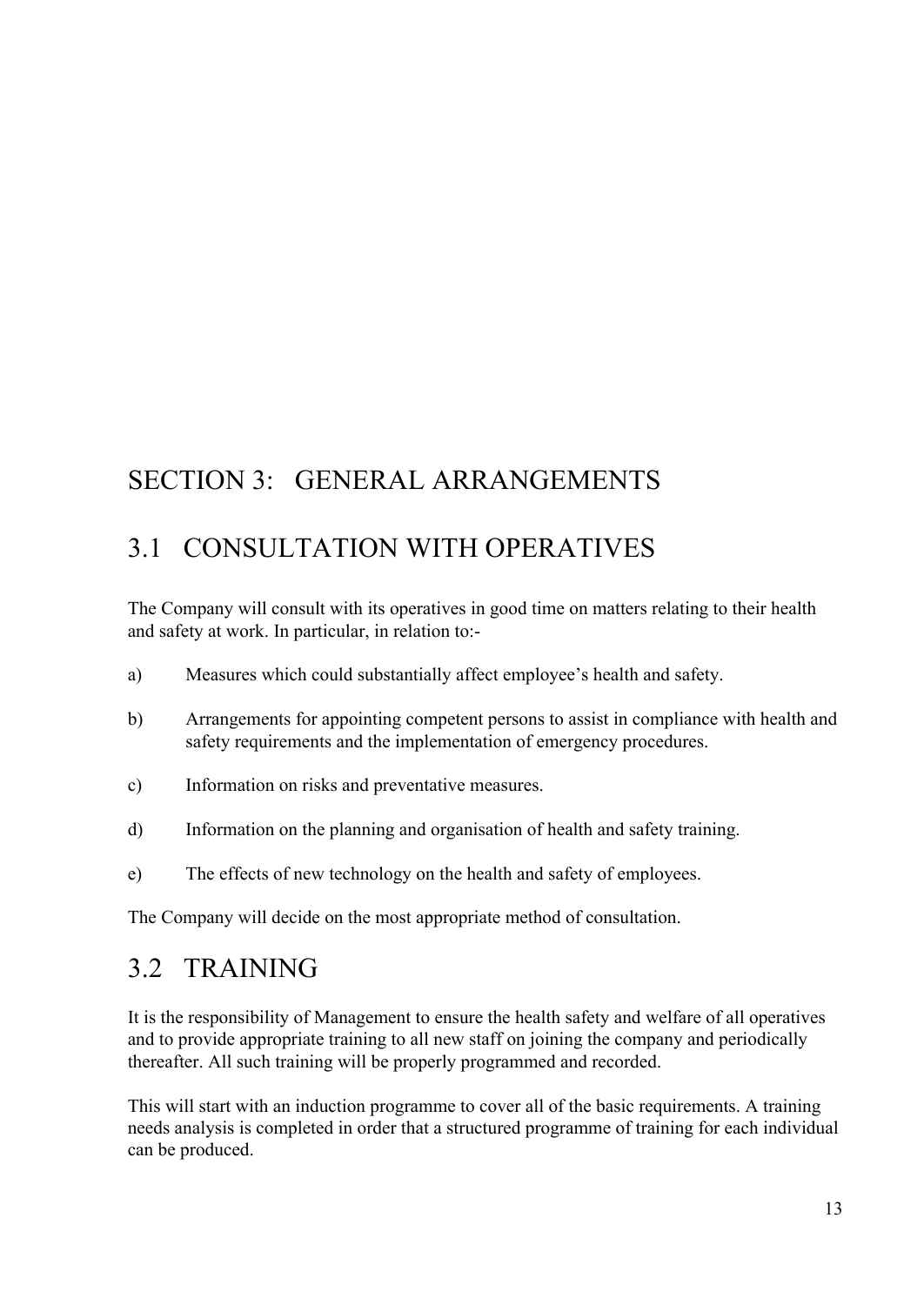Site Inductions are also to be provided in conjunction with any Principal Contractor. All those working on behalf of United Builders are to co-operate fully with the requirements.

This will include general Health & Safety training together with task specific training which will be monitored and training records signed once competence is agreed.

Tool-box talks are to be given in relation to the use of hazardous substances, site specific requirements, use of hired in plant, environmental procedures.

Generic Training will include:

- ➢ Safe Working at Height including safe use of steps and ladders
- $\triangleright$  Manual Handling
- $\triangleright$  Noise Awareness
- $\triangleright$  Hand-Arm Vibration
- $\triangleright$  Asbestos Awareness
- ➢ Requirements of the Control of Substance Hazardous to Health
- $\triangleright$  Safe use of Fire Extinguishers.
- $\triangleright$  Abrasive Wheels

Additionally all employees and Sub-Contractors are to hold valid certificates for the use of any equipment as required under the Provision or Work Equipment Regulations.

It is preferred that all employees and Sub-Contractors are to hold valid cards having successfully completed the Construction Skills Certification Scheme (C.S.C.S CARD).

All plant operatives must hold the relevant certificate for the item of plant they are required to operate.

All Risk Assessments and Method Statements are to be suitably communicated to all those who are involved in the task. Persons will be issued with the documents and be asked to confirm they understood and follow the requirements by signing an acceptance form.

#### 3.3 TRAINING RECORDS

Copies of all training records are to be kept at the United Builders Head office. Additional copies are to be kept on site and issued to the Client as required.

A training needs analysis is kept at the United Builders Head office. This is suitably reviewed to assess any gaps in training.

#### 3.4 PERSONAL PROTECTIVE EQUIPMENT (P.P.E.)

All relevant Personal Protective Equipment is provided to operatives and must be used where appropriate. Operatives must report all loss, damage or defect to the employer as soon as possible.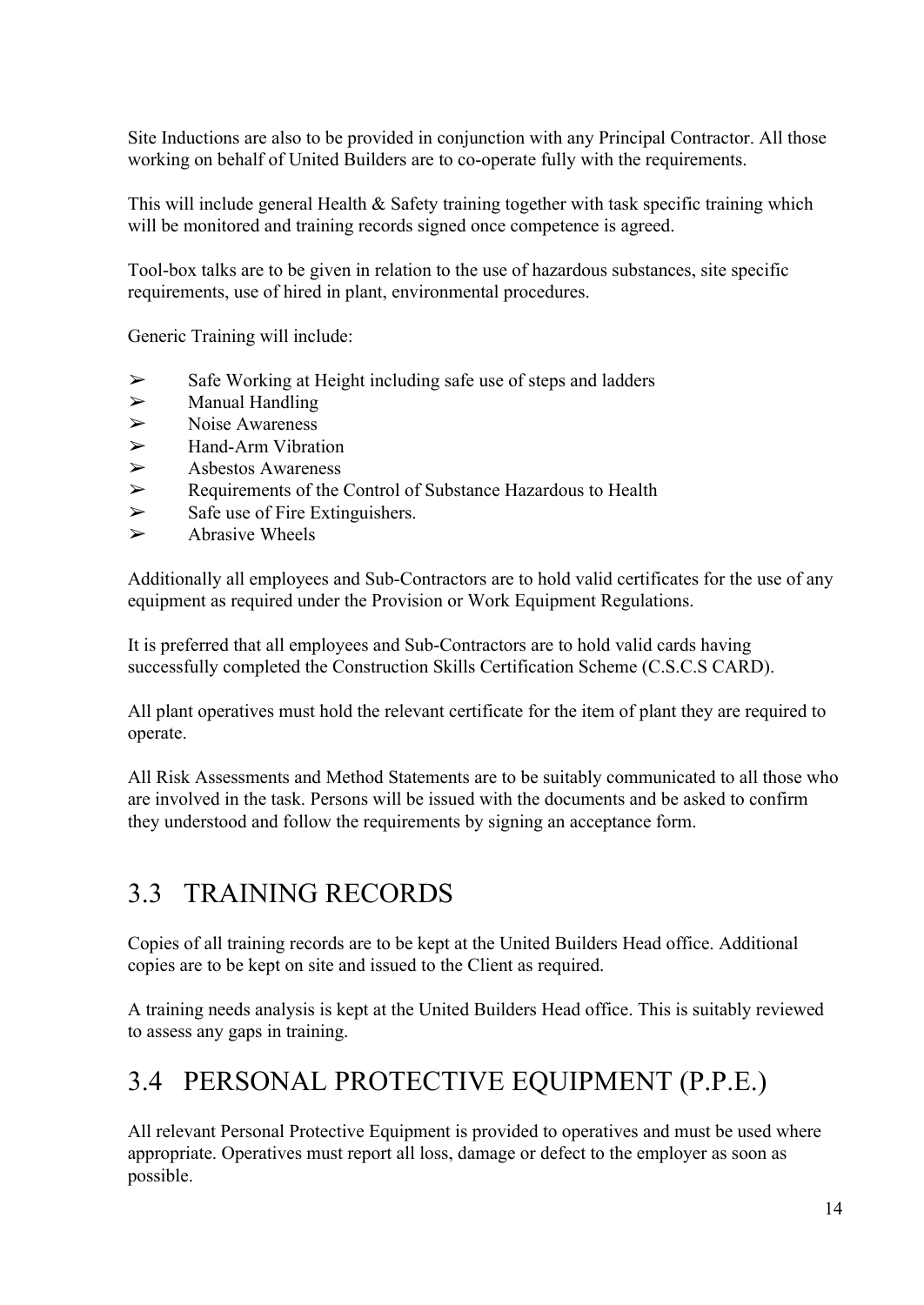The Company will provide all personnel with instruction, information and training in the correct use, maintenance and storage of any PPE issued and the hazards it provides protection against, together with details on any limitations.

Details of any drying room facilities will be given during Site Specific Inductions

**Failure to use personal protective equipment supplied will be considered by the Company as an act of serious misconduct and subject to action being taken under the Company's Disciplinary Procedure.**

#### 3.5 PERSONAL TOOL KITS

Operatives providing their own tool kits are required to keep them in good order and United Builders reserves the right to inspect them from time to time.

### 3.6 FIRE PREVENTION

The Contracts Manager is responsible for Fire Prevention and ensuring that all staff are familiar with Fire Fighting Equipment and Procedures. All Fire Extinguishers are inspected annually and appropriate records made.

Fire safety procedures and precautionary measures are to be laid out in the site Health and Safety Plan and are to be communicated to and complied with by all operatives on the site.

### 3.7 FIRST AID

First Aid facilities are to be kept in each works vehicle and on each major worksite. First Aid procedures are to be communicated to all persons during Site Inductions.

A list of first aid facilities, qualified first aiders and local emergency services will be posted in each construction site office.

### 3.8 ACCIDENT REPORTING AND INVESTIGATION

The Company operates a full Accident and Investigation Procedures Manual. (See Appendix).

In the event of an accident, Fire, Police and Ambulance are to be contacted as appropriate and all accidents to operatives whilst they are at work, and all other persons on Company controlled sites, must be recorded and reported to the appropriate authorities in accordance with statutory requirements.

All accidents involving drivers, whilst driving, must be reported to the police where appropriate, properly recorded and reported and may be investigated by the Company.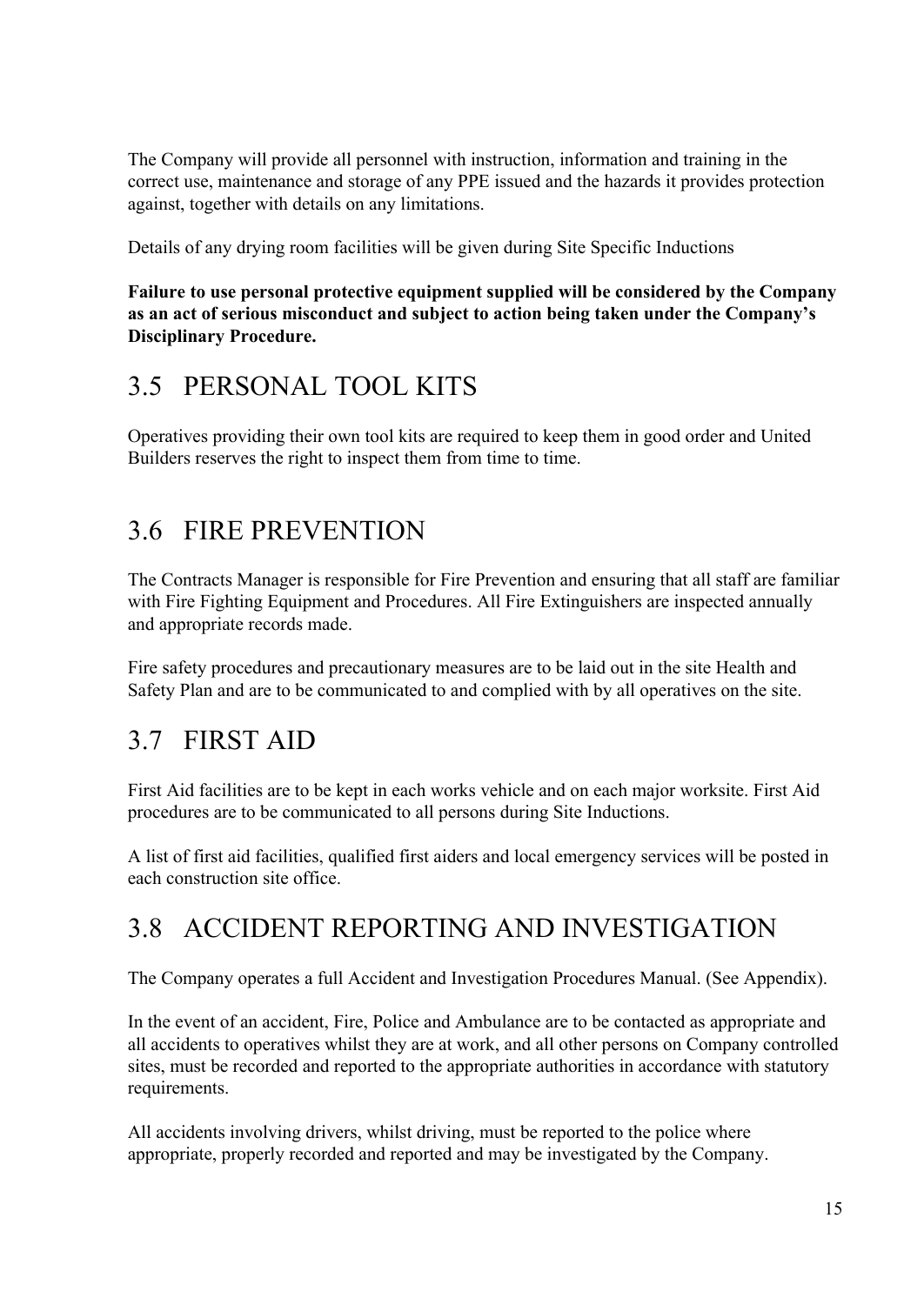# 3.9 CONTRACTORS

When contractors are engaged on the Company's behalf, arrangements will be agreed to ensure that:

- a. The contractors and their operatives are not placed at risk because of the activities of United Builders
- b. United Builders operatives are not placed at risk because of contractor's activities.

Checks for competency are to be made by United Builders relating to Contractors. They will be asked to provide information relating to both the Companies Health & Safety Performance and details of the competence of those working on their behalf.

# 3.10 WASTE

All waste is to be correctly disposed of in line with both legislation requirements and site specific requirements. United Builders will do all can to follow procedures and expects all persons working on behalf of the Company to do the same and be pro-active towards following all Environmental procedures.

#### 3.11 CONSTRUCTION, (DESIGN AND MANAGEMENT) REGULATIONS 2007

To ensure compliance with the CDM Regulations, United Builders will develop Project Safety Plans where it is Principal Contractor, and will provide all other information as requested by any of the duty holders.

Competence checks of sub-contractors will be undertaken to ensure that all persons working under the direct control of the Company are suitably trained and able to complete that tasks in a safe manner.

At the completion stage of the project a Hand-Over Safety File will be issued where the Company is Principal Contractor, and will provide all other information as requested by any of the duty holders

# 3.12 SITE WELFARE FACILITIES AND EMERGENCY PROCEDURES

The Contracts Manager will establish the welfare and first aid requirements before work starts taking into account any sub-contractors requirements if applicable.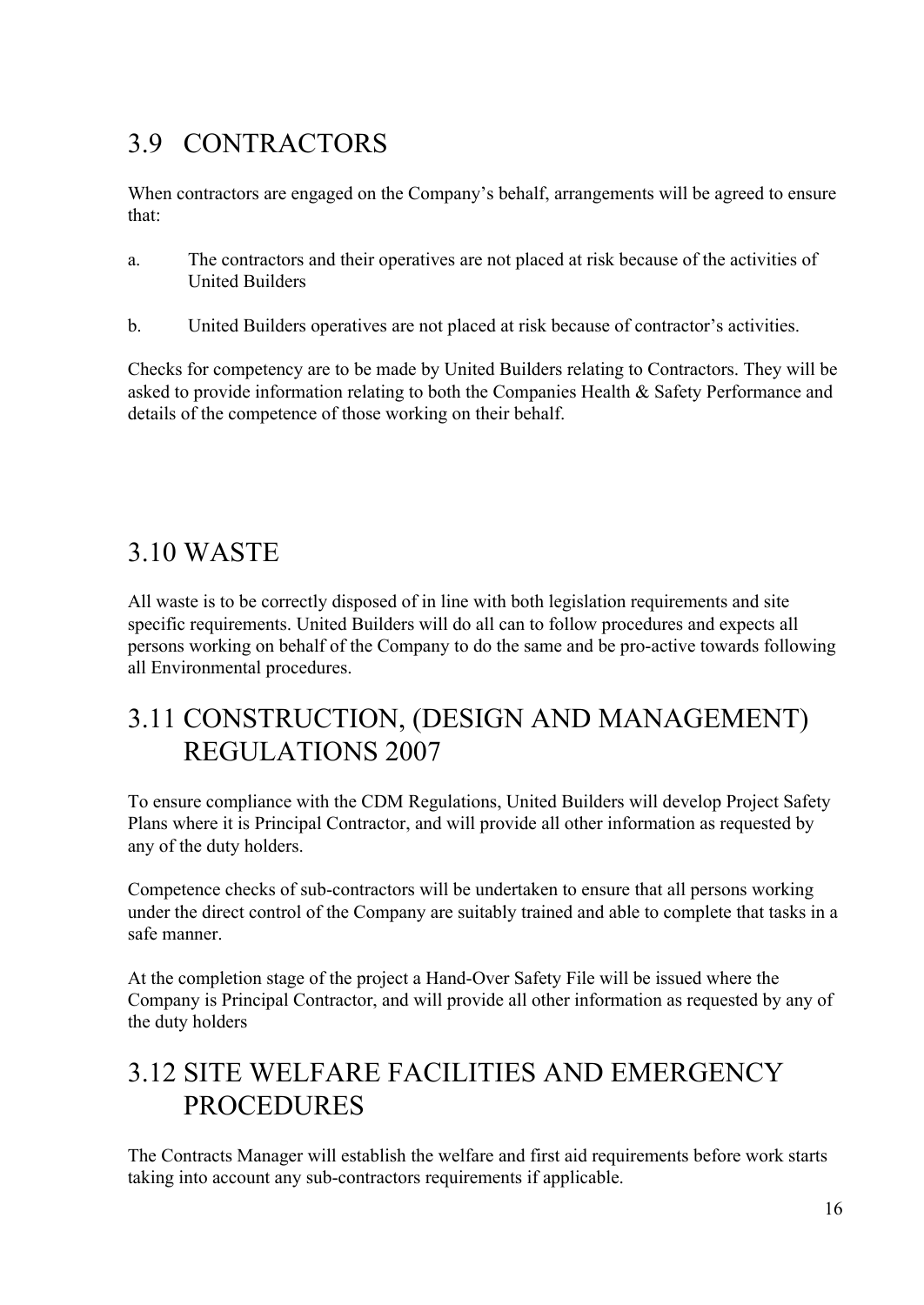The Company will ensure adequate welfare facilities at all work sites with appropriate numbers of toilets, hand washing facilities, and sufficient rest facilities with places provided for drinking and eating food. Facilities for changing and drying clothes are also to be provided.

If the Company is working as a contractor, the Contracts Manager will arrange with the Principal Contractor to ensure all facilities are in place prior to sending Operatives to the site.

# 3.13 HOUSEKEEPING

Company Operatives are responsible for the general tidiness of areas under the control of United Builders. In particular this extends to keeping doorways, corridors, staircases, pedestrian routes and exits free from obstructions and hazards.

### 3.14 C.O.S.H.H.

The Company will carry out COSHH Assessments to quantify the risks to Operatives during the use of hazardous substances.

Site supervision must ensure that only those materials and substances assessed are used on site, and that personal protective equipment noted in the COSHH Assessment is provided and correctly used.

The COSHH Assessment may also stipulate certain control measures required allowing safe use of hazardous substances. All Operatives will be made aware, by instruction and training, of these precautions and work accordingly.

Where sub-contractors are involved every effort should be made to obtain from them an assessment covering their work operations on site.

### 3.15 NOISE

When noise is identified as a hazard, a specific noise assessment will be carried out as required by the Noise at Work Regulations 2005.

Those at risk will be provided with hearing protection and given appropriate training relating to risks involved together with the correct use of equipment provided.

Regular monitoring of noise levels will be undertaken and noise assessments reviewed.

The Company adopts a policy of considering noise levels of new machinery when purchasing.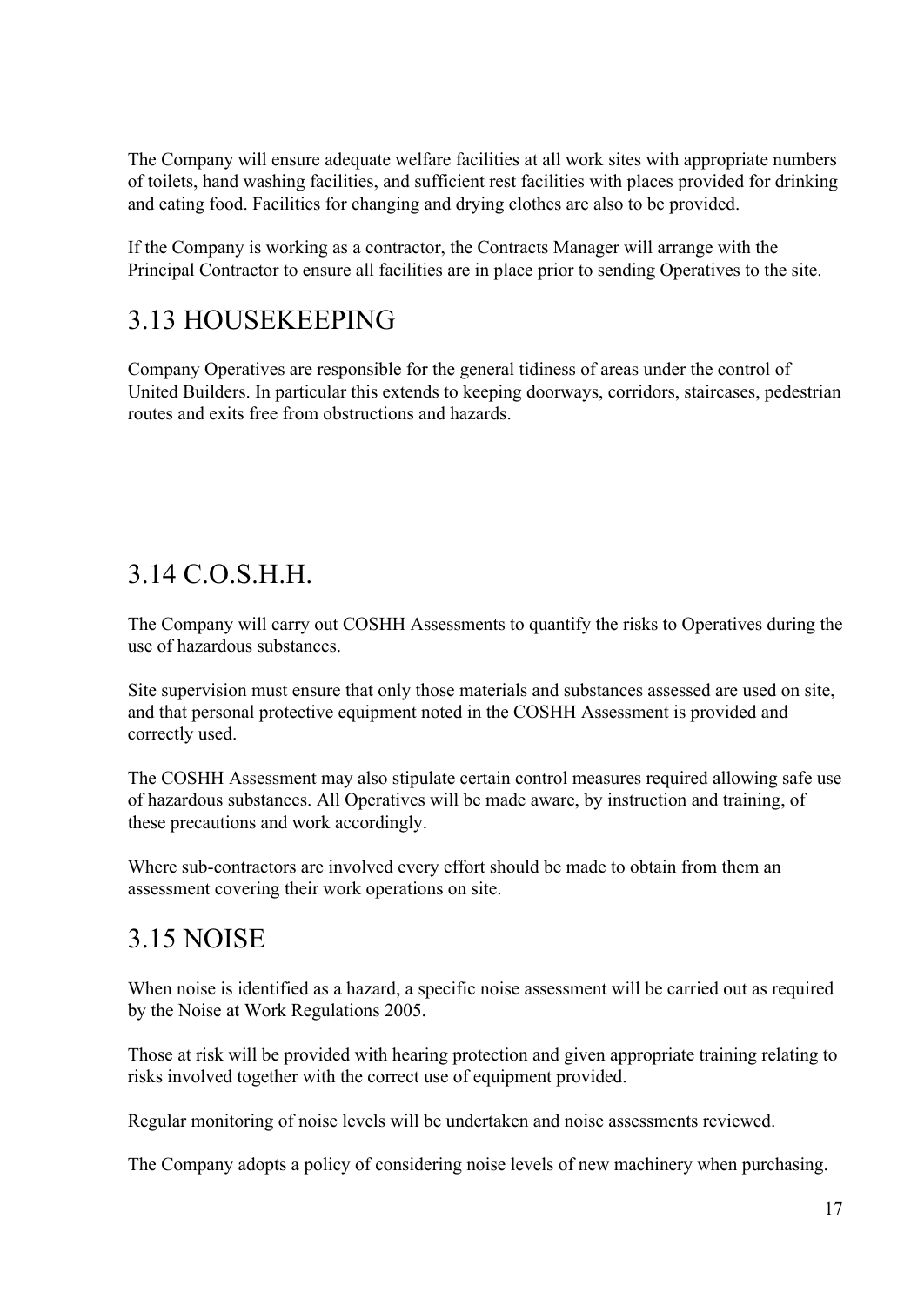# 3.16 HAND-ARM VIBRATION

The Company will endeavour to comply with the Control of Vibration at Work Regulations 2005 at all times.

Vibration levels of tools are to be logged and if felt necessary (i.e. if long duration work is planned) then trigger times are to be calculated to ensure the Exposure Limit Value is not reached by any one person.

Suitable Risk Assessments are to be undertaken and training provided to those at risk.

The Company adopts a policy of considering vibration levels of new machinery when purchasing.

# 3.17 ABRASIVE WHEELS

All activities will be carried out in accordance with The Provision and Use of Work Equipment Regulations 1998.

Only trained and certified persons, appointed by the Company may change Abrasive Wheels. A note shall be displayed in the site office noting these Competent Persons.

### 3.18 COMPRESSED AIR POWER TOOLS

Contracts Managers will ensure that owned or hired plant certificates of conformity are available on site at all times if this type of equipment is present under the control of the Company.

### 3.19 WORKING AT HEIGHT

Contracts Managers will be responsible for ensuring that all working at height is properly planned, risk assessed and that the correct equipment is provided. A method statement and risk assessment must be prepared before working at height commences.

Working at height will only be undertaken by those with the appropriate knowledge, experience and training.

All scaffold work will be undertaken by competent third party contractors. Only competent and approved persons are to erect, dismantle or alter scaffold in any way.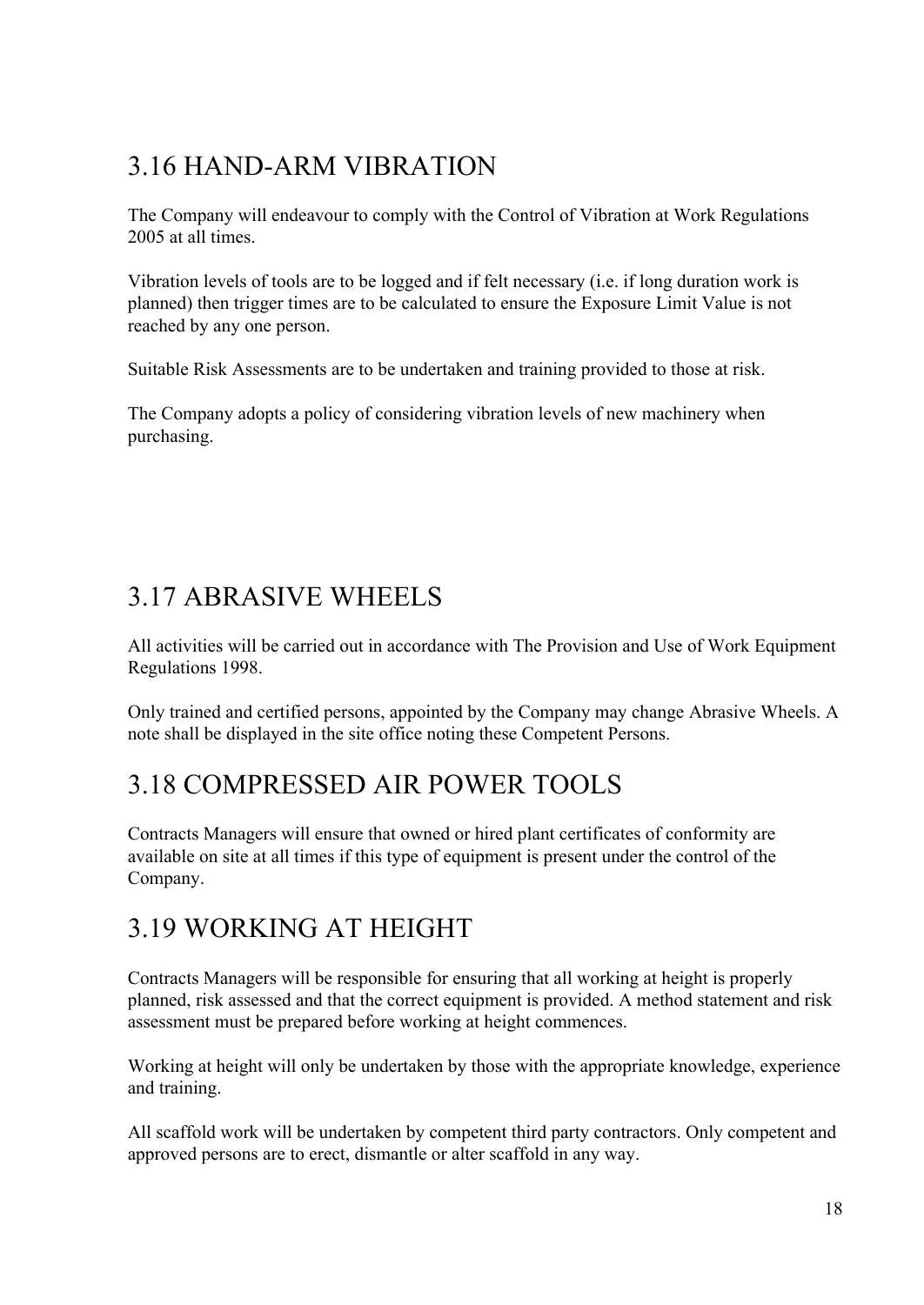Responsibility for the inspection of scaffolding will be clearly assigned to a competent qualified person whose duty will include the completion of inspection records.

#### 3.20 WORKING IN CLOSE PROXIMITY TO WATER

At no time will the Company work over water as this is deemed as specialist work. In the event that work involves working in close proximity to water then a suitable Risk Assessment will be undertaken and relevant controls introduced

### 3.21 MANUAL HANDLING

Manual handling is to be avoided wherever possible. Risk Assessments are to be undertaken to identify any practicable ways of eliminating or reducing the need to Manually Handle.

All Operatives are to receive Manual Handling Training to ensure they have the required techniques to avoid injury.

# 3.22 MATERIAL STORAGE

The Site Foreman is responsible for ensuring areas are allocated for stacking and storing components.

When playing the role of a Contractor these areas are to be agreed with the Principal **Contractor** 

### 3.23 L.O.L.E.R.

All lifting equipment will be used in accordance with the Provision and Use of Work Equipment Regulations 1998 and the Lifting Operations and Lifting Equipment Regulations 1998.

The Company will ensure arrangements are in place for the carrying out of statutory inspections and the keeping of records. Copies of the necessary thorough test examination certificates will be maintained on site.

Contracts Managers will ensure that Hired in Plant examination records are requested from the Hire Company at the time of hire.

All lifting equipment operations will be done under the control of a trained and competent person.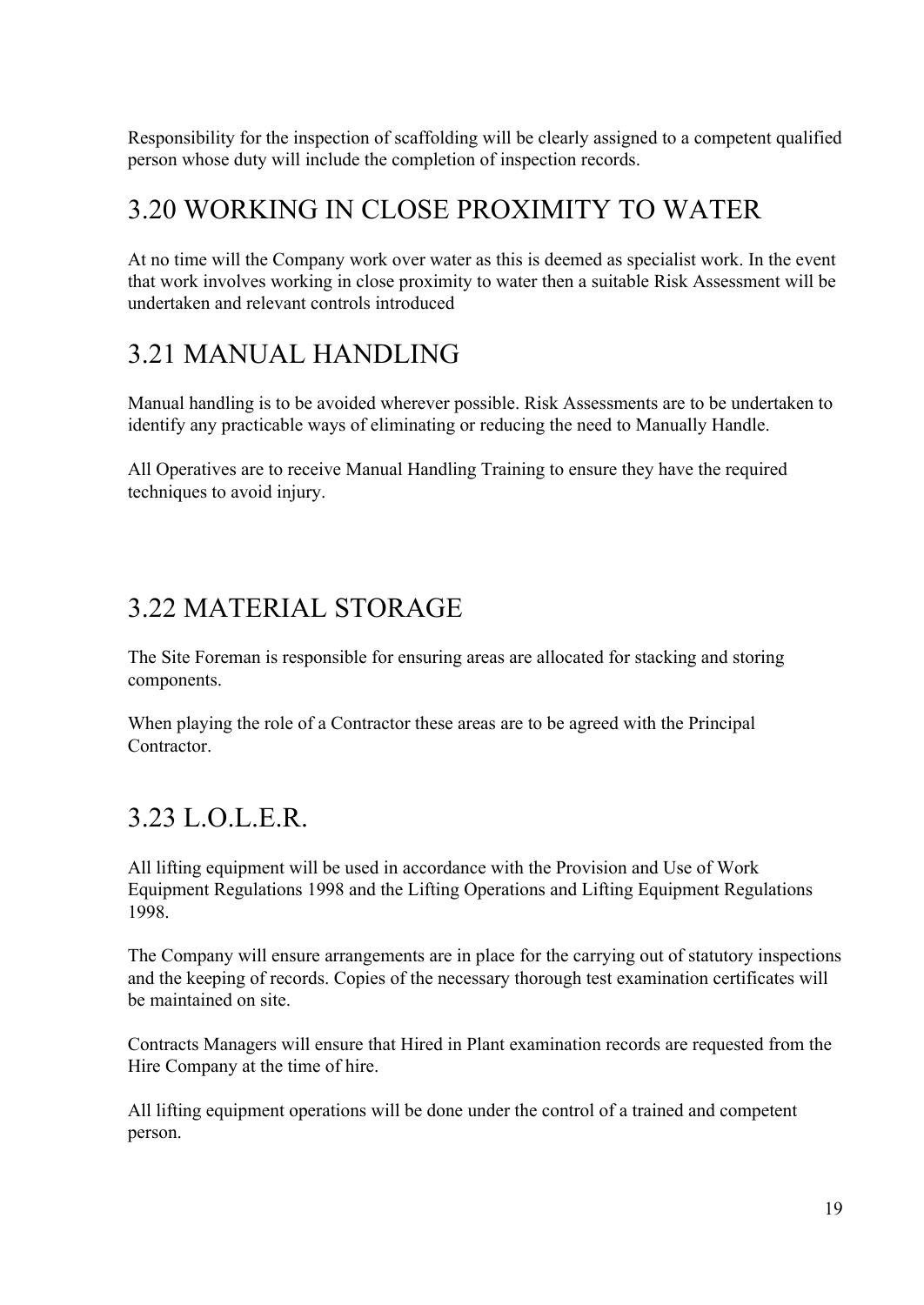Lifting Equipment that has been subjected to an overload, or has been damaged, must be reported immediately and taken out of use pending an examination and, if necessary, repaired and re-tested.

# 3.24 CONFINED SPACES

All work in confined spaces will be carried out in accordance with the Confined Spaces Regulations 1997.

If it is not reasonably practicable to prevent work in a confined space, a risk assessment will be carried out and a safe system of working written.

Suitable arrangements for the rescue of any persons in the event of an emergency will be in place before any person enters or works in a confined space.

All persons entering or working in a confined space will be trained and competent in both the tasks they have to carry out and the safe system of work.

# 3.25 PROTECTING THE PUBLIC

All work will be carried out in accordance with the Health and Safety Executive Booklet HS(G) 151 "Protecting the Public, Your Next Move".

As a general policy, where reasonably practicable, sites will be enclosed by a 2 metre fence and closed by gates that can be secures when the site is unattended. Warning signs are to be displayed and steps taken to prevent access to site, particularly by children.

In the event that such a perimeter fence cannot be provided, excavations will be fenced, vehicles and plant immobilised, stores of materials stabilised, electricity, gas and other fuels isolated and secured, access to elevated areas removed and secured.

# 3.26 LONE WORKING

Lone working will be avoided as far as practicable. Where necessary the Contract Managers must ensure that the hazards are identified and the risks assessed.

Lone Workers will be supervised by one of the following means, appropriate to the work situation concerned:

- $\triangleright$  Periodic supervisory checks,
- ➢ Periodic contact by telephone or radio,
- $\triangleright$  Automatic warning devices if not periodically cancelled by the lone worker
- $\triangleright$  Emergency alarms operated manually or in the absence of any activity.

# 3.27 METHOD STATEMENTS AND RISK ASSESSMENTS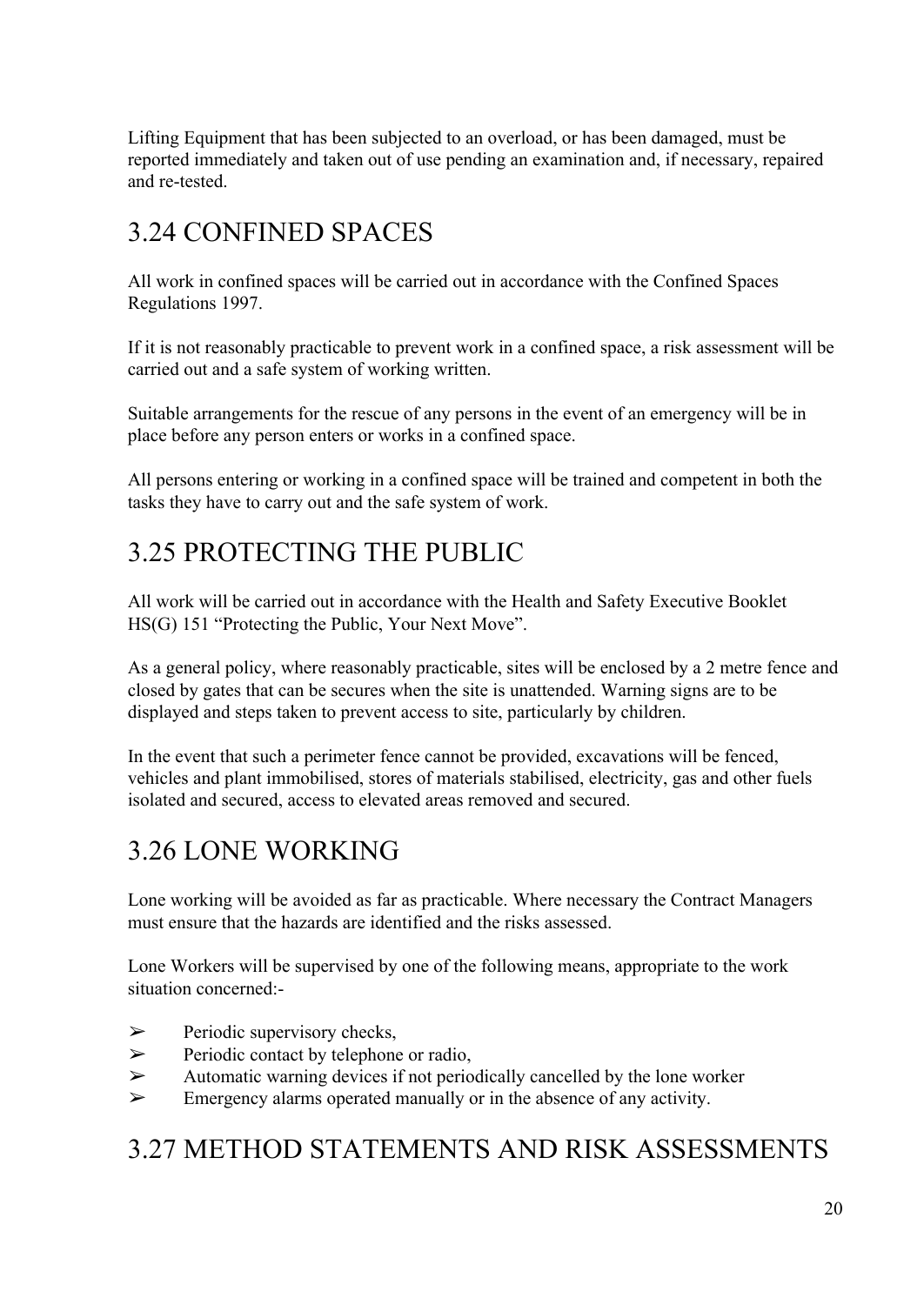Generic Method Statements and Risk Assessments have been produced to establish a safe system of working for most of the Company's areas of operation.

Hazards are identified within them and an assessment of risk is calculated. They include the implementation of suitable and sufficient control systems.

Relevant copies will be held on site.

Generic Risk and COSHH Assessments cover elements of the key work undertaken by the Company providing a basis for developing Method Statements.

The Site Foreman will ensure that where work within their control is subject to a method statement that all relevant personnel are aware of the requirements.

Any deficiencies or unforeseen hazards that come to light during the works must be reported immediately and where necessary the work stop. The Method Statement is then to be reviewed and any additional control measures introduced.

# 3.28 TOOL BOX TALKS

Tool Box Talks are to be provided by the Site Foreman on a regular basis. In addition to them being undertaken by the Site Foreman, other members of staff including, Directors, Contracts Foreman and the Health and Safety Advisor are encouraged to undertake them. All Tool Box Talks are to be suitably recorded.

Talks are to cover a wide range of subjects including:

- ➢ Method Statements and Risk Assessments
- ➢ COSHH Safety Data Sheets
- $\triangleright$  New Work Equipment
- $\triangleright$  Hazard Alerts
- $\triangleright$  Site Rules

### 3.29 MONITORING

Site inspections are to be undertaken by United Builders Management on a daily basis with the findings recorded on a site inspection form. Additional independent inspections are to be carried out by the Company Health & Safety Adviser as required.

The Proprietor will ensure that regular inspections of all tools machinery and equipment are undertaken. A record must be kept and all staff are asked to co-operate in this, and any defects or deficiencies noticed between inspections should be reported.

The Proprietor will also ensure that regular inspections of all major worksites are carried out and recorded. These inspections will cover housekeeping, working practices and hazard identification. All staff are asked to co-operate in this and report any concerns between inspections.